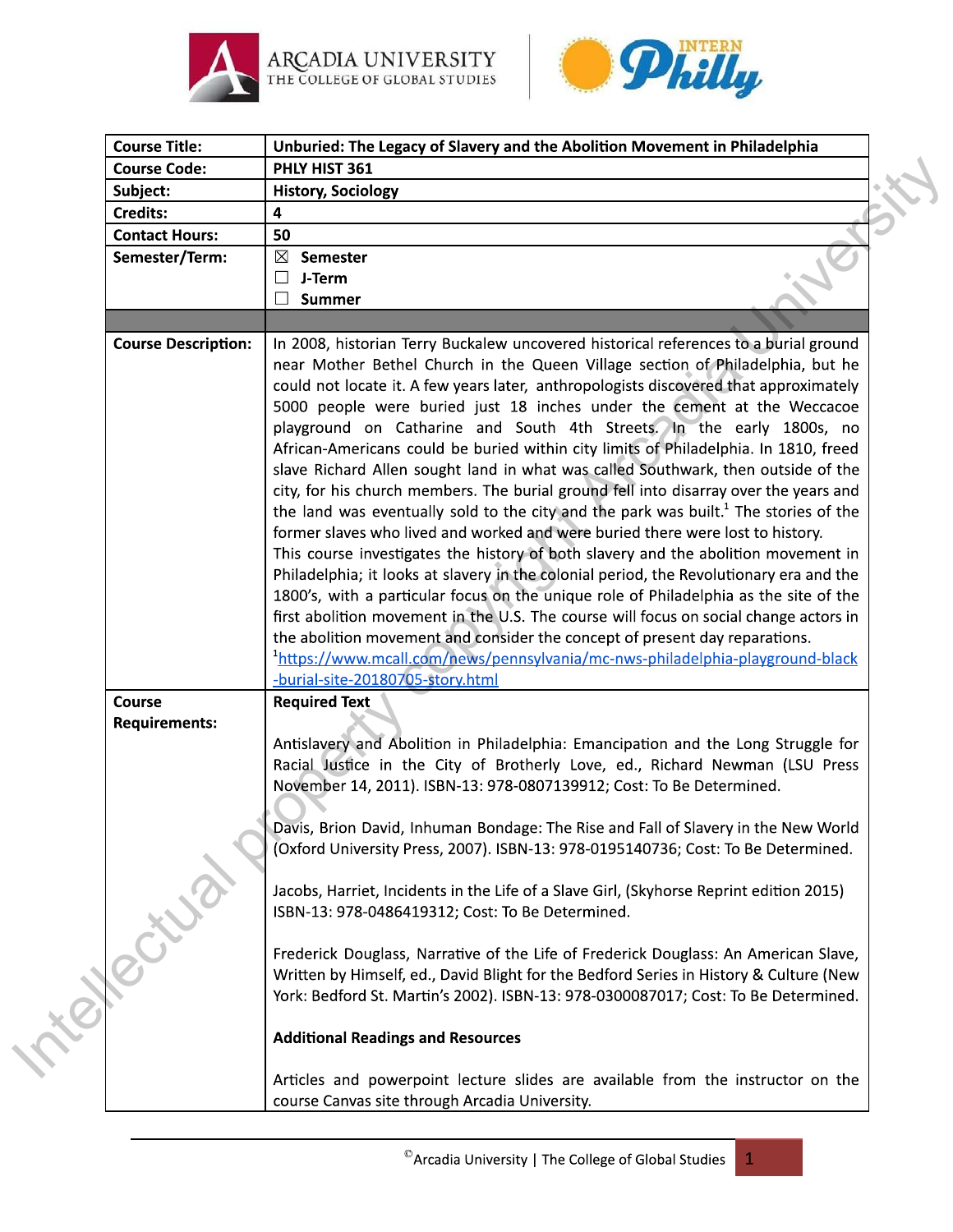





|                                             |                                                                                         | <b>Course Requirements</b>                          | <b>Percentages</b> |  |  |
|---------------------------------------------|-----------------------------------------------------------------------------------------|-----------------------------------------------------|--------------------|--|--|
|                                             | 1.                                                                                      | Attendance and Participation                        | 20%                |  |  |
|                                             | Research Project<br>2.                                                                  |                                                     | 25%                |  |  |
|                                             | <b>Reaction Papers</b><br>3.                                                            |                                                     | 30%<br>25%         |  |  |
|                                             | Final Exam<br>4.                                                                        |                                                     |                    |  |  |
|                                             | <b>Total</b>                                                                            |                                                     | 100%               |  |  |
| <b>Learning Outcomes</b><br>and/or Expected | $\mathcal{L}_{\mathcal{L}}$<br>On completion of the course, students should be able to: |                                                     |                    |  |  |
| <b>Student</b><br><b>Competencies and</b>   | <b>Learning Outcomes</b><br>Critically analyze first hand primary historical documents. |                                                     |                    |  |  |
| <b>Assessment</b><br><b>Measures:</b>       | Develop research and public speaking skills.                                            |                                                     |                    |  |  |
|                                             | Gain an understanding of the abolition movement in Philadelphia.                        |                                                     |                    |  |  |
| <b>Course Outline:</b><br>Texactual         |                                                                                         |                                                     |                    |  |  |
|                                             | <b>Session</b>                                                                          | <b>Topic</b>                                        |                    |  |  |
|                                             | <b>Session 1</b>                                                                        | History of Slavery in the New World                 |                    |  |  |
|                                             | Session 2                                                                               | Slavery in Pennsylvania                             |                    |  |  |
|                                             | <b>Session 3</b>                                                                        | Resistance and legal challenges                     |                    |  |  |
|                                             | <b>Session 4</b>                                                                        | The Underground Railroad stops in Pennsylvania      |                    |  |  |
|                                             | <b>Session 5</b>                                                                        | Social change actors and strategies in Philadelphia |                    |  |  |
|                                             | <b>Session 6</b>                                                                        | The Abolition Movement                              |                    |  |  |
|                                             | <b>Session 7</b>                                                                        | The Abolition Movement                              |                    |  |  |
|                                             | <b>Session 8</b>                                                                        | Born Free in Philadelphia                           |                    |  |  |
|                                             | <b>Session 9</b>                                                                        | Jim Crow laws                                       |                    |  |  |
|                                             | <b>Session 10</b>                                                                       | <b>Civil Rights Movement</b>                        |                    |  |  |
|                                             | <b>Session 11</b>                                                                       | <b>Civil Rights Movement</b>                        |                    |  |  |

 $\overline{2}$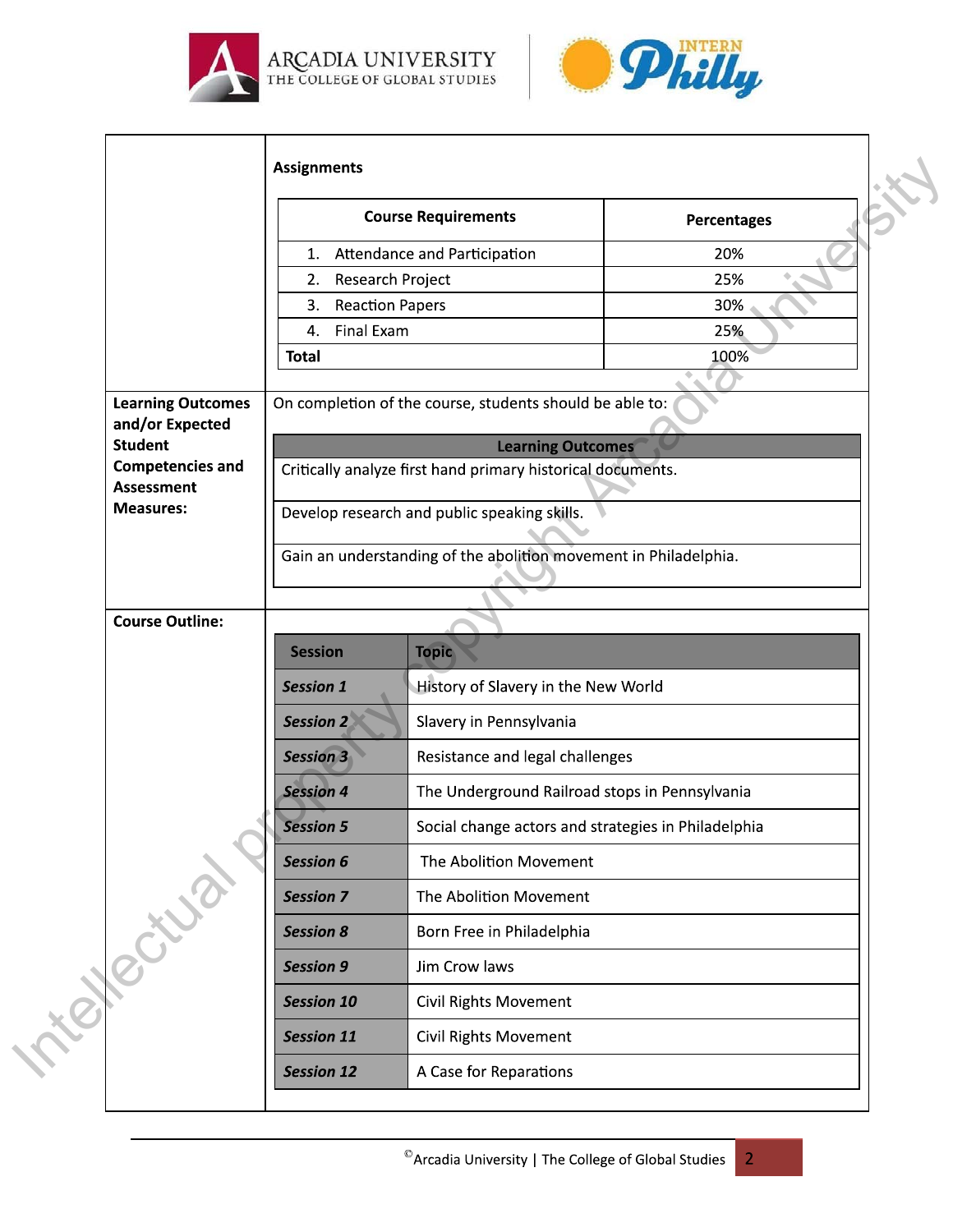